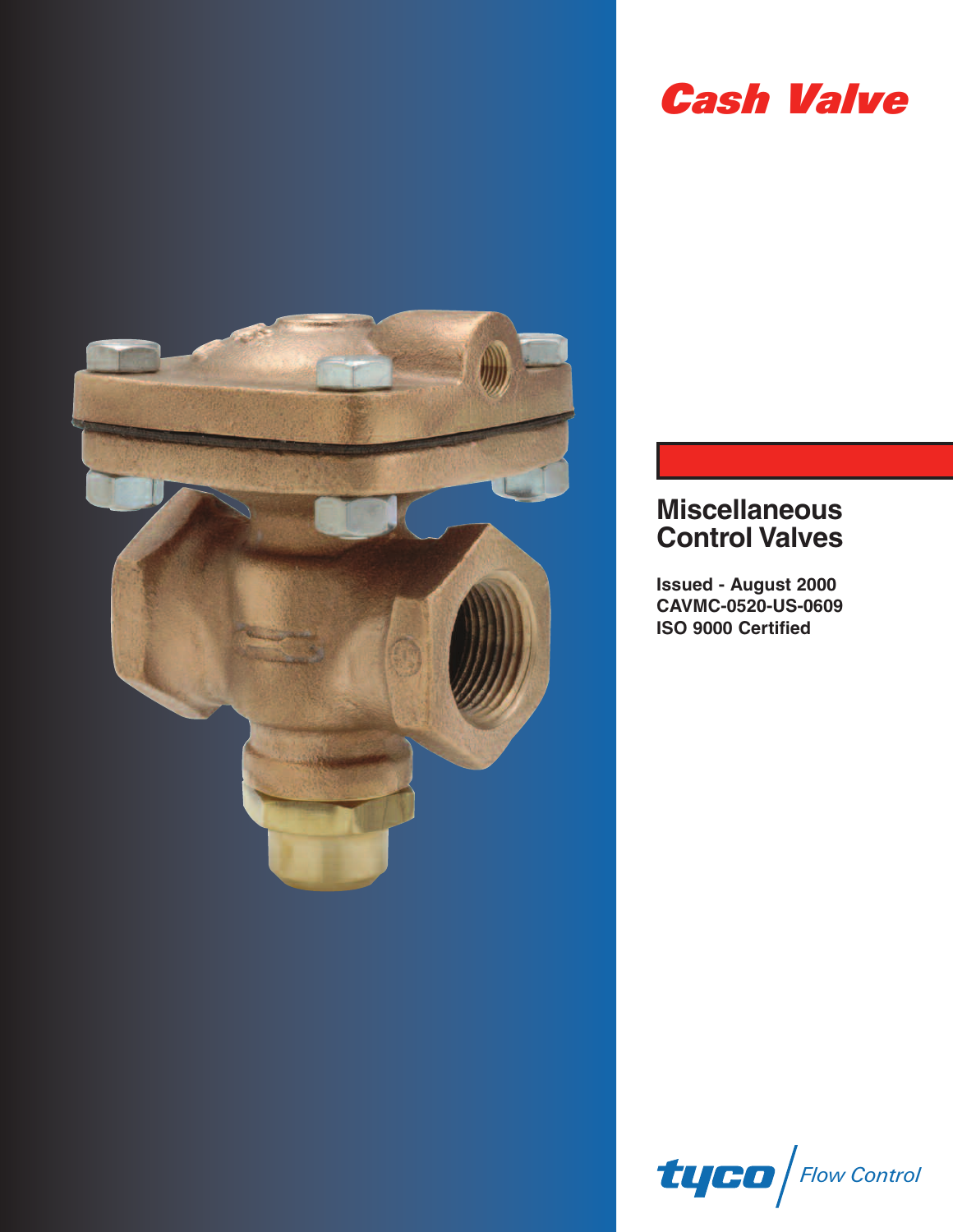# **D-53 Two Position Control Valve**

### Description/Application

The Cash Valve Type D-53 valve is a pressure operated diaphragm type control valve. It is designed for use in systems where it is desirable to control the flow of a fluid or air by applying an independent pressure to the control valve diaphragm. The D-53 is available in two basic types (see features section):

- Normally open; closed by diaphragm pressure.
- Normally closed; opened by diaphragm pressure.

The basic Type D-53 valve is either completely closed or completely open; there are no intermediate positions.

The Type D-53 control valve is suitable for service with water, air, oil, or any noncorrosive fluid. It is designed for systems with inlet pressures up to 250 psi and temperatures to 180°F. The maximum diaphragm loading pressure must not exceed 300 psi. Typical Type D-53 installations include use as a cooling water control valve for water cooled air compressors, as an air compressor dump valve, as an explosive atmosphere valve, or as a substitute for expensive electric solenoids.



## **Features \_\_\_\_\_\_\_\_\_\_\_\_\_\_\_\_\_\_\_\_\_\_\_\_\_\_\_\_\_\_\_\_\_\_\_\_\_\_\_\_\_\_\_\_\_\_\_\_\_\_\_\_\_\_\_\_\_\_\_\_\_\_\_\_\_\_\_\_\_\_\_\_**

- Available in 1/2", 3/4", 1", 1 1/4", 11/2", and 2" sizes with threaded connections. Diaphragm connection is  $1/8$ " on  $1/2$ " and  $3/4$ " valves and  $1/4$ " on all other valves.
- Designed to be installed in any system where it is desirable to control the flow of a fluid or air by an independent pressure applied to the valve diaphragm.
- For maximum hookup flexibility, the diaphragm pressure connection may be indexed to any of four positions:
	- Over inlet
	- Over outlet
	- Over either side
- Full port diameter means full capacity and low pressure drop through the valve.
- Larger 11/2" and 2" sizes are constructed with a fully balanced inner valve for both inlet and outlet pressures up to 250 psi. Thus the operating pressure requirements are not changed by variations in the system pressure.
- Parts for larger 11/2" and 2" normally open and normally closed valves are interchangeable making it relatively easy to change from a normally open to a normally closed valve or vice versa.



**3/4" Type D-53 Normally Open**



**3/4" Type D-53 Normally Closed**



**11/2", 2" Type D-53 Normally Open**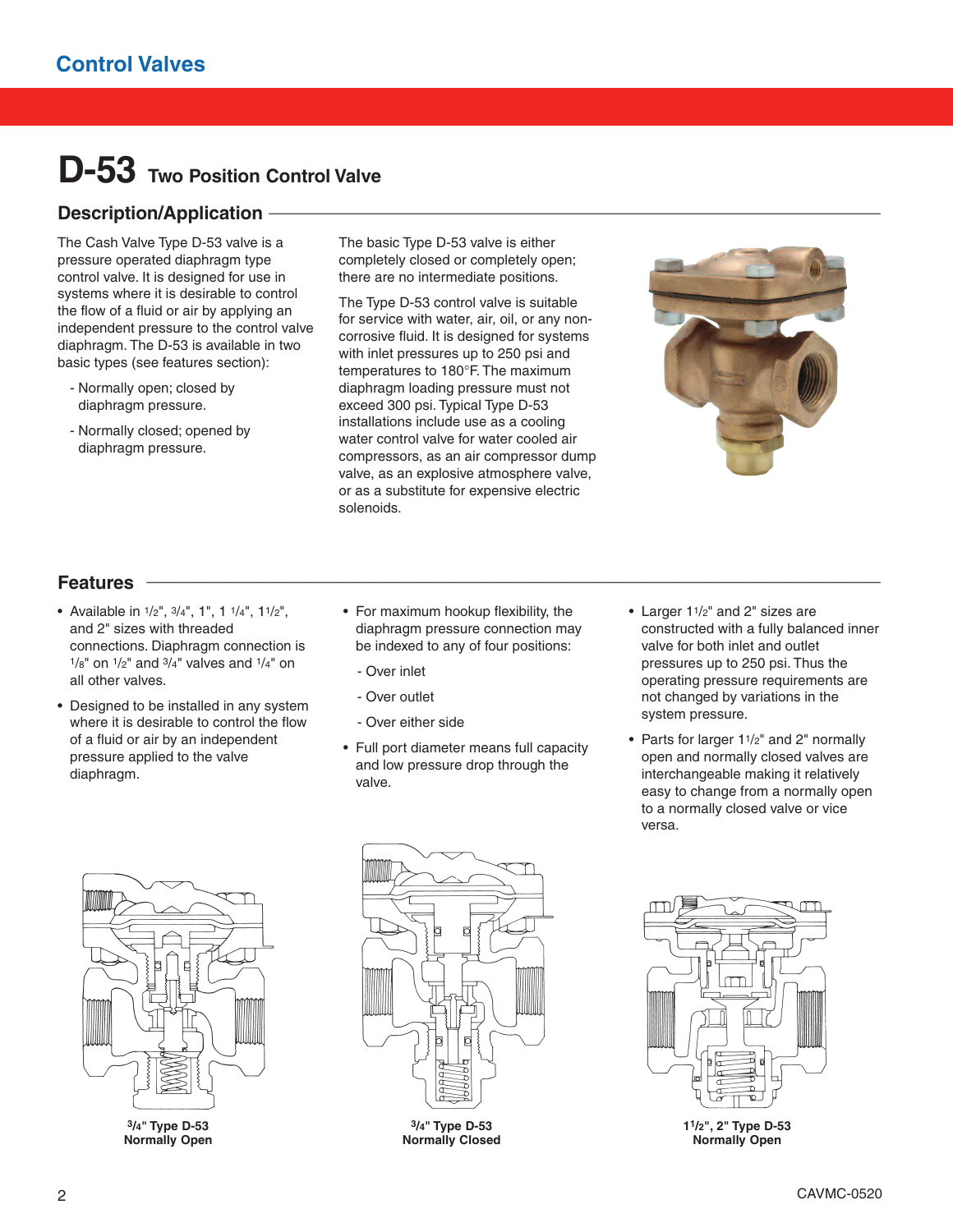### **Construction/Specifications \_\_\_\_\_\_\_\_\_\_\_\_\_\_\_\_\_\_\_\_\_\_\_\_\_\_\_\_\_\_\_\_\_\_\_\_\_\_\_\_\_\_\_\_\_\_\_\_\_\_\_\_\_\_\_\_**

The Type D-53 control valve is fitted with a bronze body, renewable 303 stainless steel plated valve seat of full port diameter, a renewable BUNA-N composition seat disc, a BUNA-N nylon diaphragm, and rust resistant steel bolts.



**Type D-53 Normally Closed**

| Diaphragm Pressure Requirements* (to fully open or fully close valve) |                                                                |                                                               |  |  |  |  |
|-----------------------------------------------------------------------|----------------------------------------------------------------|---------------------------------------------------------------|--|--|--|--|
| Inlet<br>Pressure (psi)                                               | <b>Normally Closed Valve</b><br>(Pressure to fully open [psi]) | <b>Normally Open Valve</b><br>(Pressure to fully close [psi]) |  |  |  |  |
| 0                                                                     | 20                                                             | 20                                                            |  |  |  |  |
| 50                                                                    | 20                                                             | 25                                                            |  |  |  |  |
| 100                                                                   | 20                                                             | 30                                                            |  |  |  |  |
| 150                                                                   | 20                                                             | 35                                                            |  |  |  |  |
| 200                                                                   | 20                                                             | 40                                                            |  |  |  |  |
| 250                                                                   | 20                                                             | 45                                                            |  |  |  |  |

NOTE: Diaphragm pressure requirements for 11/2" and 2" sizes are 20 psi to fully open a normally closed valve and 20 psi to fully close a normally open valve.

 $*$  Open for  $1/2$ " thru  $11/4$ " sizes.

|                                 |             | <b>Dimensions</b> |             |              |            |        |
|---------------------------------|-------------|-------------------|-------------|--------------|------------|--------|
|                                 | <b>Top</b>  |                   |             |              | Ship. WT.  |        |
| <b>Size</b>                     | Connection* | A                 | $B**$       | N.O.         | N.C.       | (lbs.) |
| 1/2"                            | 1/8"        | $2^{7}/8"$        | $1^{15/16"$ | $1^{7}/16$ " | 17/8"      | 3      |
| 3/4"                            | 1/g''       | $2^{7}/8"$        | 115/16"     | $1^{7}/16$ " | 17/8"      | 3      |
| 1"                              | 1/4"        | $5^{7}/8"$        | $3^{1/2}$   | $2^{7}/8"$   | $2^{7}/8"$ |        |
| 1 <sup>1</sup> /4 <sup>''</sup> | 1/4"        | $5^{7}/8"$        | $3^{1/2}$ " | $2^{7}/8"$   | $2^{7}/8"$ |        |
| 1 <sup>1</sup> /2 <sup>''</sup> | 1/4"        | $5^{7}/8"$        | 4"          | $2^{7}/8"$   | $2^{7}/8"$ | 19     |
| 2"                              | 1/4"        | $5^{7}/8"$        | 4"          | $2^{7}/8"$   | $2^{7}/8"$ | 19     |

**\*** Top connection extends vertically upward on 1" thru 2" body sizes.

**\*\*** "B" dimension extends to the height of the top connection on 1" thru 2" body sizes.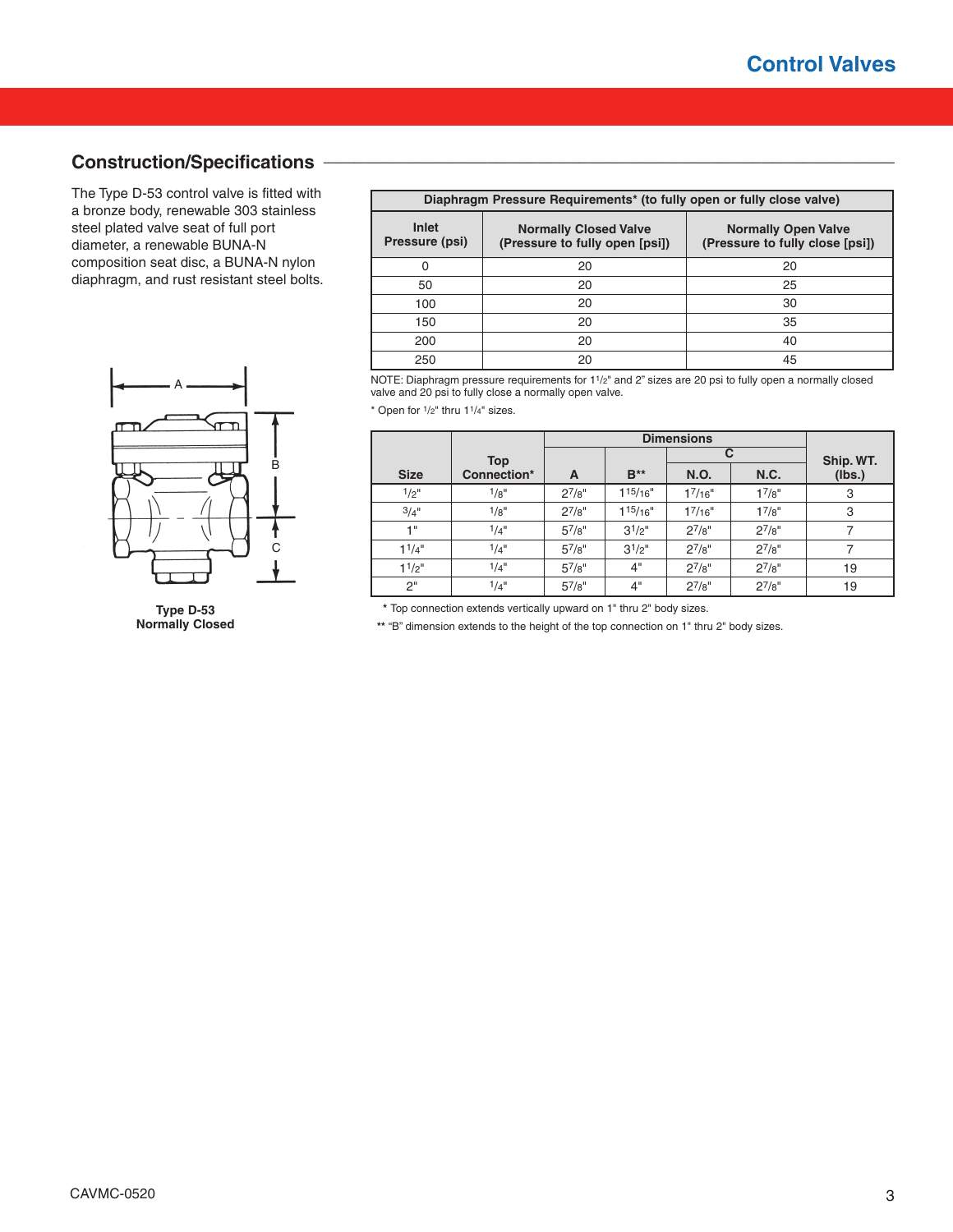#### **Capacity Information**

#### **How To Find Water Capacity For Cash Valve Type D-53**

- 1. Determine the pressure drop (psi) across the valve (Inlet Pressure minus Outlet Pressure). Locate this valve on the pressure drop ordinate (see chart).
- 2. Locate the given gpm capacity on the water flow ordinate (see chart).
- 3. Draw a horizontal line from the pressure drop point and a vertical line from the flow capacity point. Mark their intersection. Select the diagonal valve sizing line to the right of this intersection point. Either of the two sizes is the correct valve for the given service conditions. Do not select a valve size to the left of an intersection point.

#### **Notes**

- 1. Consult the factory for valve sizing with pressure drops greater than 100 psi.
- 2. **Maximum Valve Capacity** of a selected valve size is found by drawing a horizontal line from the already determined intersection point to the valve sizing line. From this new point, draw a vertical line down to water flow ordinate. The maximum capacity of the valve is where this vertical line intersects the water flow ordinate.



#### **Example:**

Given Inlet Pressure 20 psi, Outlet Pressure 10 psi, Flow 20 gpm.

- $(1)$  Pressure Drop = 10 psi. Locate this point on the pressure drop ordinate.
- (2) Locate the 20 gpm point on the water flow ordinate.
- (3) The 10 psi horizontal pressure drop line and the vertical 20 gpm water flow line intersect between the  $1/2$ " -  $3/4$ " and 1" - 1 $1/4$ " sizing lines. The closest valve size to the right of the intersection point is the 1" or 11/4" size. Select either of these two sizes.
- (4) Maximum valve capacity =  $38$  gpm.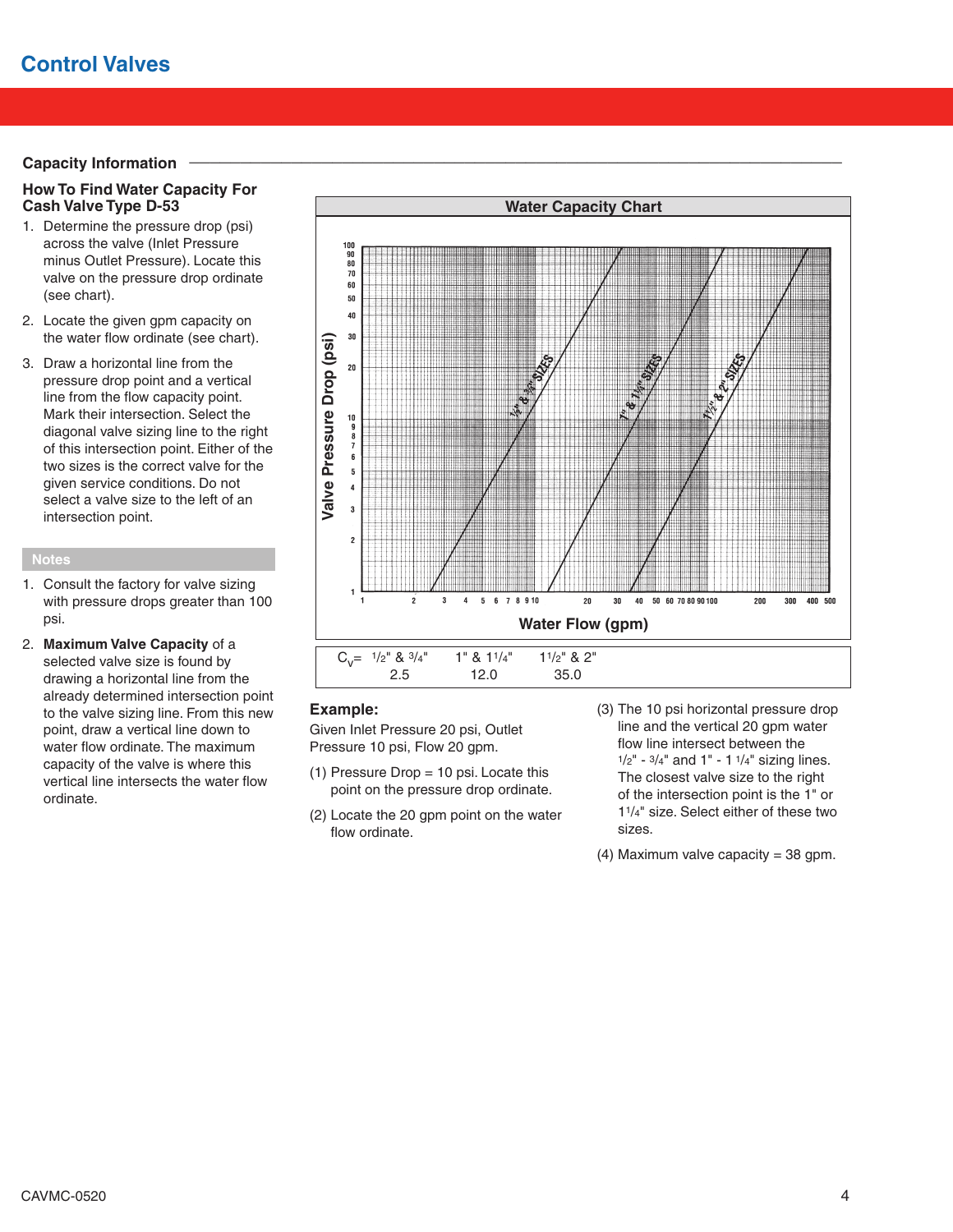#### **Capacity Information (Continued) \_\_\_\_\_\_\_\_\_\_\_\_\_\_\_\_\_\_\_\_\_\_\_\_\_\_\_\_\_\_\_\_\_\_\_\_\_\_\_\_\_\_\_\_\_\_\_\_\_\_\_\_\_\_**

#### **How To Find Air Capacity For Cash Valve Type D-53**

- 1. Determine the pressure drop (psi) across the valve (Inlet Pressure minus Outlet Pressure). Locate this valve on the pressure drop ordinate (see chart).
- 2. Locate the given scfm capacity point on the air flow ordinate (see chart).
- 3. Draw a horizontal line from the pressure drop point and a vertical line from the flow capacity point. Mark their intersection. Select the group of curves to the right of the intersection point. The inlet pressure curve must always be to the right of the intersection point. If not, the valve size must be obtained from the next group of inlet pressure curves — to the right of the intersection point (see the example).

#### **Notes:**

- 1. Consult the factory for valve sizing with pressure drops greater than 100 psi.
- 2. Inlet pressure curves for pressures other than 10, 25, 50 or 100 psi should be proportionately spaced and drawn parallel to the given higher and lower inlet pressure curves.
- 3. **Maximum valve capacity** is found by drawing a horizontal line from the intersection point to the valve size inlet pressure curve. From this new point draw a vertical line down to the air flow ordinate. The maximum capacity of the valve is where this vertical line intersects the air flow ordinate.

## **How To Order \_\_\_\_\_\_\_\_\_\_\_\_\_\_\_\_\_\_\_\_\_\_\_\_\_\_\_\_\_\_\_\_\_\_\_\_\_\_\_\_\_\_\_\_\_\_\_\_\_\_\_\_\_\_\_\_\_\_\_\_\_\_\_\_\_\_\_\_**

To order, specify Cash Valve type by specific series designation. Also state the following:

**AIR CAPACITY CHART** 100<br>90<br>80  $70$ 60 sn  $\overline{a}$  $30<sub>2</sub>$ **IALVE PRESSURE DROP (psi)**  $20$ 5  $\overline{\mathbf{4}}$ = INLET PRESSURE 40 50 60 70 80 90 10 300 400 **GOO** 800 1000  $2000$ 5000 AIR FLOW (scfm)

#### **Example:**

Given Inlet Pressure 20 psi, Outlet Pressure 10 psi, Flow 200 scfm.

- (1) Pressure Drop is 10 psi. Locate this point on the pressure drop ordinate.
- (2) Locate the flow of 200 scfm on the air flow ordinate.
- (3) Mark the point where the 10 psi and 200 scfm lines intersect. Notice the intersection point is to the right of the inlet pressure curve of 20 psi. Therefore, a 1" or 11/4" valve should not be selected. Rather, a 11/2" or 2" valve should be chosen from the next group of inlet pressure curves — to the right of the intersection point.
- $(4)$  Maximum valve capacity = 540 scfm.

- 1. State whether valve should be normally open or normally closed
- 2. Valve size
- 3. Service (water, air, oil, etc.)
- 4. Inlet pressure
- 5. Outlet or pressure range and setting
- 6. Maximum flow rate desired
- 7. System operating temperature
- 8. Loading pressure
- 9. Optional features, if any, as described for a specific valve.